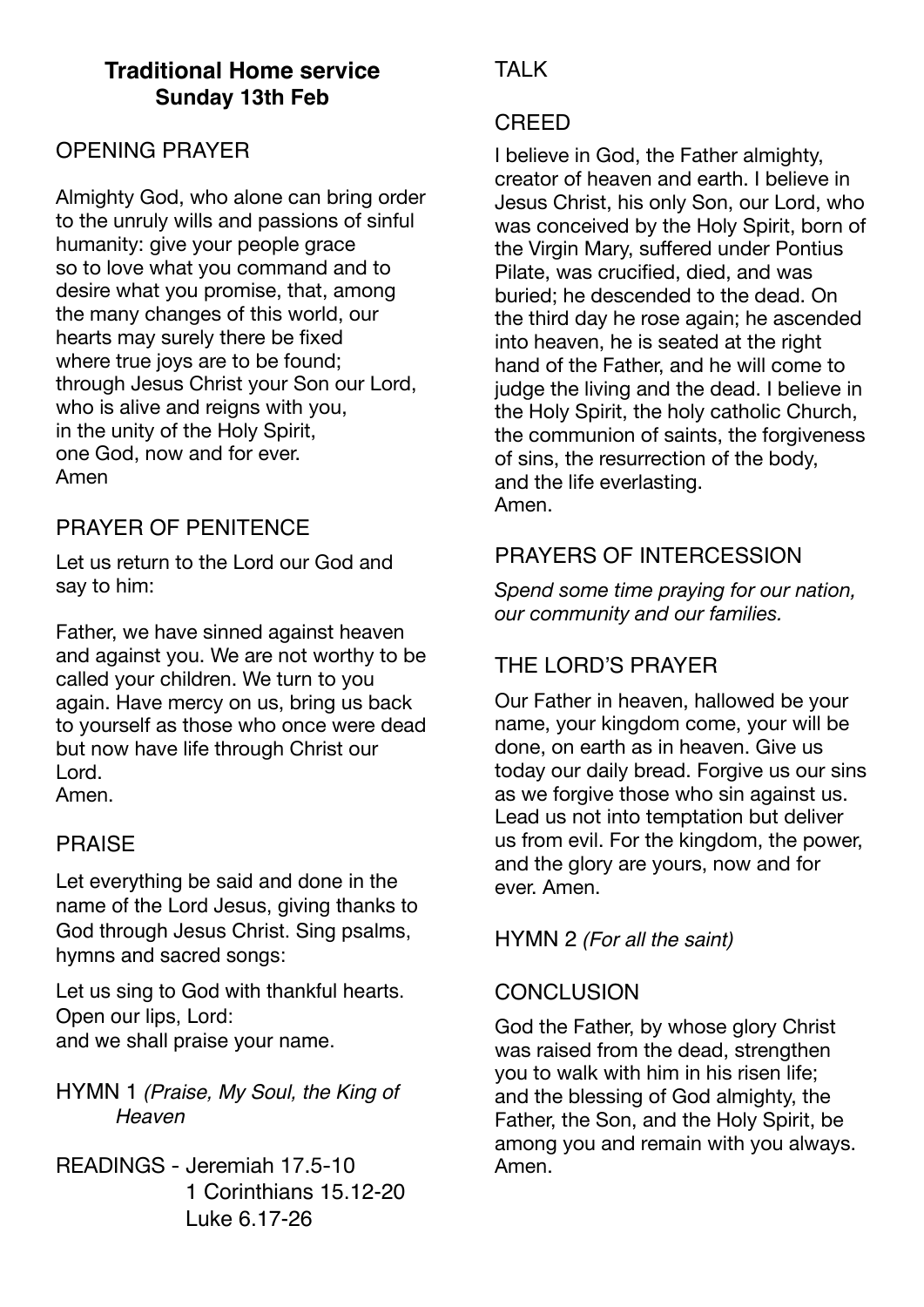## HYMNS TO USE

1 Praise, my soul, the King of heaven, to his feet your tribute bring; ransomed, healed, restored, forgiven, who like you his praise should sing? Alleluia, alleluia! praise the everlasting King.

2 Praise him for his grace and favour to our fathers in distress; praise him, still the same as ever, slow to blame and swift to bless; Alleluia, alleluia! glorious in his faithfulness.

3 Father-like, he tends and spares us, All our hopes and fears he knows; in his hands he gently bears us, rescues us from all our foes: Alleluia, alleluia! widely as his mercy flows.

4 Angels, help us to adore him; you behold him face to face; sun and moon, bow down before him, praise him all in time and space. Alleluia, alleluia! praise with us the God of grace.

1 For all the saints, who from their labours rest; who to the world by faith their Lord

confessed,

your name, O Jesus, be for ever blessed: Alleluia, alleluia!

2 You were their rock, their fortress, and their might;

you, Lord, their captain in the well-fought fight,

and in the darkness their unfailing light. Alleluia, alleluia!

3 So may your soldiers, faithful, true and bold,

fight as the saints who nobly fought of old and win with them the victor's crown of gold.

Alleluia, alleluia!

4 One holy people, fellowship divine! we feebly struggle, they in glory shine in earth and heaven the saints in praise combine: Alleluia, alleluia!

5 And when the fight is fierce, the warfare long,

faintly we hear the distant triumph-song; and hearts are brave again, and arms are strong.

Alleluia, alleluia!

6 The golden evening brightens in the west: soon, soon to faithful warriors comes

their rest,

the peaceful calm of paradise the blessed.

Alleluia, alleluia!

7 But look! there breaks a yet more glorious day; saints all-triumphant rise in bright array the king of glory passes on his way! Alleluia, alleluia!

8 From earth's wide bounds, from ocean's farthest shore through gates of pearl, ascending, they adore the Father, Son and Spirit evermore: Alleluia, alleluia!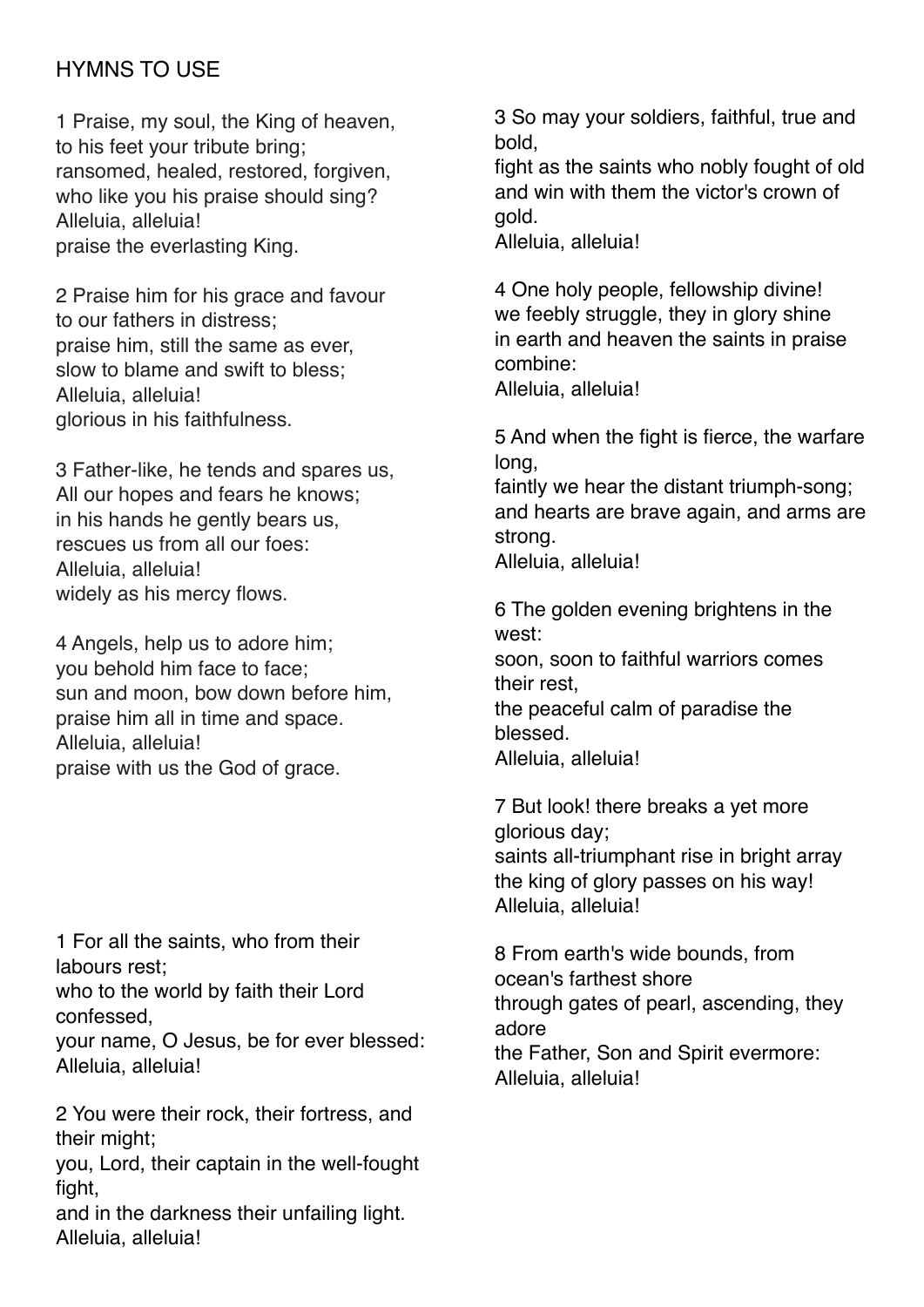#### Sermon - Matthew Beeby

#### A 1st world conundrum

The beatitudes. How we love the beatitudes today. By that I mean to say, how we all experience God's blessings. We talk about God's rich blessings to our lives. How has God blessed you and me?

 We talk about family. Good marriages. Good children. Good grandchildren. Not perfect marriages, not perfect children, not perfect grandchild, but good people whom we dearly love.

 We talk about the blessings of friends. Good friends.

 Mostly, but not always, men have good guyfriends and women good gal-friends.

 We have old friends and new friends, and friends bring such pleasure to life.

Blessings always bring pleasure to life. Other blessings? The list is endless: good health and a body that works. A good job to pay the bills, including dinner out. A good car that gets you to and from work.

A good church. A good community of people with like-minded values.

 Good surroundings, beautiful countryside, the coast not too far away.

. A good God, who loves you in Jesus Christ who died on the cross for you. A good God who created all the blessings of life we enjoy.

 A good century in which to be born. All of these things bring pleasure to life. In fact, we have beer commercials that advertise "a good life." The beer commercials show a group of men around a fire, after a day's fishing, opening a cold beer and mellowing out. "It's a good life," one of them will say.

In Biblical times, the opposite of blessings are curses or woes. If blessings bring happiness to life, curses or woes bring unhappiness. In other words, life can be miserable at times. If the marriage isn't working out, life can be hell on earth. Our kids can be a pain at certain times and bring great misery.

 A friend is surprisingly absent when you needed him or her, and you discovered this wasn't a friend after all.

You lose your job. Awful. What are you to do now for income? You discover that you can't pay the bills. Your car breaks down. Your body breaks down. Your marriage breaks down. Your plans break down. Life can be filled with all kinds of misery and pain.

 The Bible called them woes or curses. Sometimes, we feel our marriages are cursed. Sometimes, during an illness or death of a loved one, we feel our lives are cursed.

Good times. Bad times. Blessings. Curses. We all feel and experience them all.

It is with these images that we approach the gospel of Luke and his account of Jesus' beatitudes for today. We find Jesus offering his disciples his first teachings about life and happiness.

Jesus' words in Luke are not like smouldering embers, these are like bombshells going off. Jesus' words in Luke are not like electrical currents that are invisible, this is forked lightning.

Jesus dropped a bomb. Jesus threw a lightning bolt. You must think a bomb that shatters everything around it. You must think lightning bolt that flashes across the sky for all to see.

"Blessed are the poor and the hungry." A bombshell. A lightning bolt. No one had ever said that before.

 In the Old Testament, it was clear that the rich and full were blessed. Their riches of camels and cattle brought pleasures and fullness to their lives.

That is also true of us today in the twentyfirst century. The rich and full are the blessed. With enough money to buy a home, pay the bills, go on a vacation or two a year.

The rich are thought to be smarter, quicker emotionally, quicker intellectually, more adaptable to land on their feet. Living like kings compared to the rest of the world. That is what it is to be blessed. … But Jesus turns all that on its head. Jesus turns everything upside down and inside out. He drops a bomb that explodes in our lives. He throws a lightning bolt that we all see.

Jesus said, "Blessed are the poor. Blessed are the hungry. Woe to the rich. Woe to the full stomachs." How odd. How unusual. How upside down. …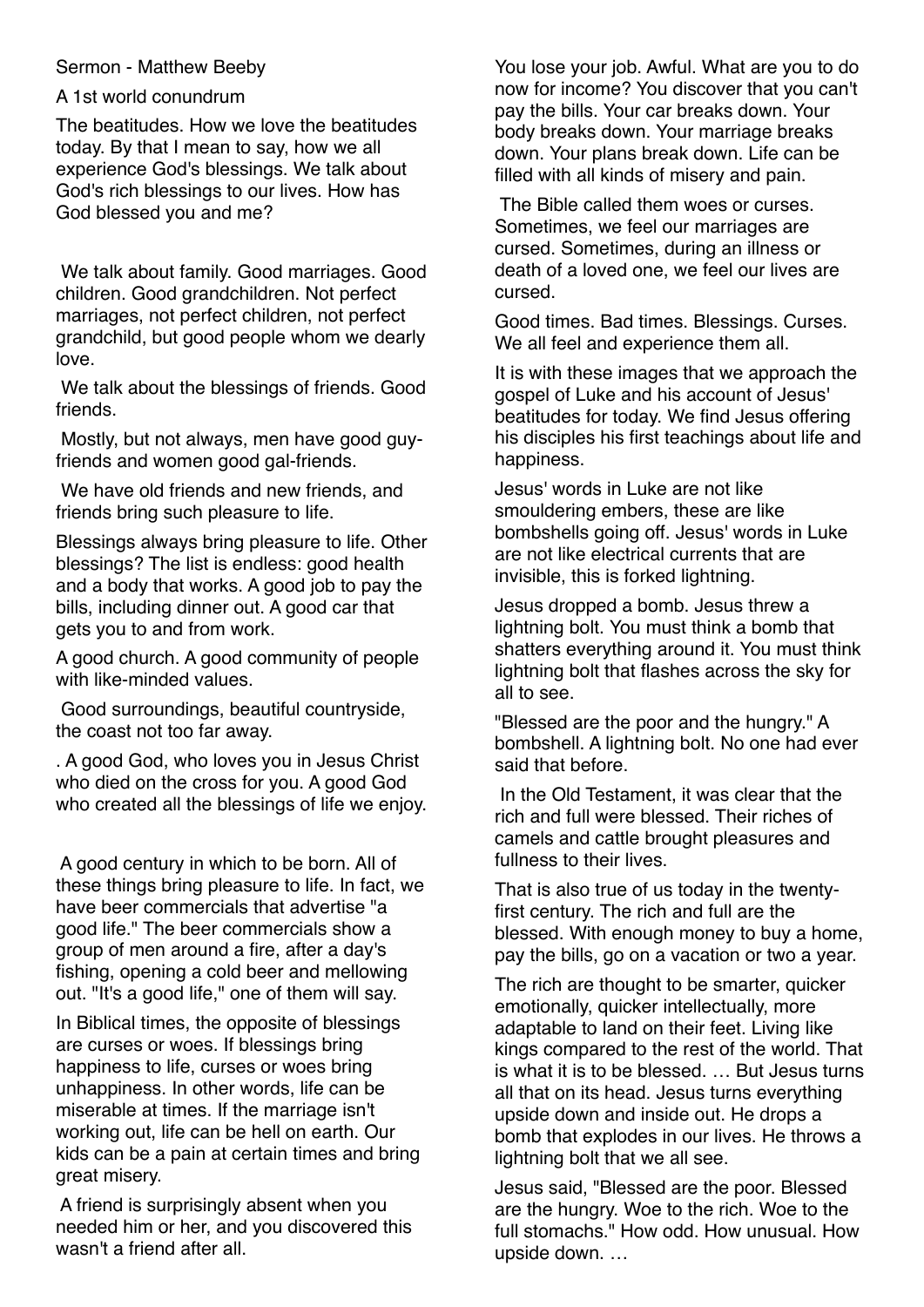It seems like the author of the book of Matthew couldn't handle it, and so he watered down the words of Jesus or made them more palatable when he wrote: "Blessed are the poor…in spirit. Blessed are those who hunger and thirst…for righteousness."

 Matthew spiritualizes the beatitudes of Jesus, so we all agree and nod our heads in assent. We all know the wisdom of being humble and poor in spirit. We all know the wisdom that we Christians are to hunger and thirst for righteousness and right relationships.

We know the wisdom of that. People who are genuinely humble are on the right track. People who are passionate for right relationships are going in the right direction. We nod in assent. We agree. ...

 But when Jesus drops the bomb: "Blessed are the poor and hungry, Woe to those who are rich and full," we don't quite get it. His words are such a reversal to all common sense. His words explode our world.

There is this radical and unusual theme of God's exaltation of poor and hungry people in the New Testament that is not found in the Old Testament.

There is not one trace of this theme in the Old Testament where God clearly rewards with material blessings. But this theme is found throughout Luke and its companion book Acts.

 It is also clearly found in the book of James, chapter 5, that says, "Come now, you rich, and weep and howl for the miseries that are coming upon you. Your riches have rotted; your gold and silver have rusted; and their rust will be laid up as evidence against you." Such words would never have been written in the Old Testament.

What are we to do with these Scriptures? What are we do to with Jesus' persistent theme in the Gospel of Luke that warn of the dangers of the riches of wealth and plenty of food?

We live in a first world church. That is, compared to the rest of the world, we live in a very wealthy community. We have homes and jobs and retirements. We take our vacations.

 We eat too much and compared to the rest of the world, we are much too fat. What are

we to do with these Jesus bombs that explode right next to us?

What are we to do with these Jesus lightning bolts that flash in our skies and light up the fact that God's primary values may not be our own?

 How do we talk about materialism in today's world when we ourselves are all so materialistic? That is, our deeply held inner prejudice is to maintain our middle class lifestyle with all its comforts and pleasures.

 Don't challenge my middle class lifestyle and all its pleasures. How we do handle this theme of Jesus? "Blessed are the poor and hungry. Woe to the rich and well fed."

Equally indicting are Jesus' words, "Blessed are you when people hate you, revile you, exclude you, and call you evil … because you are a Christian, a follower of Christ."

In our society, no one hates us, reviles, us, excludes us, and calls us evil because we follow Christ and belong to a church.

What does it mean to be a Christian in a rich world? What does it mean to be a Christian in a middle class world?

 What does it mean to be a Christian when people live in nice homes, have good retirements, and plan nice vacations, all of which we call being blessed? How do we fit all of this into Jesus' beatitudes in Luke?

 Do we simply ignore Luke's version and listen to Matthew's version which is much more palatable for our lives? Ah, that is a good solution. We will live and listen to Jesus' beatitudes in Matthew, "blessed are the poor in spirit and those who hunger for righteousness," and we will ignore Luke's more harsh words against the richer people of the world. We will listen to Matthew and ignore Luke. There's our solution!

Yet we don't feel good about that. We sense that something may be terribly wrong with our Christian lives when it comes to money and materialism.

How do we live as middle class Christians in a rich culture when the vast majority of Christians are poor around the globe? How do we handle this? How do we deal with Jesus' beatitudes in Luke in our middle class, materialistic world in which the vast majority of us live?

That is the focus of today's sermon.